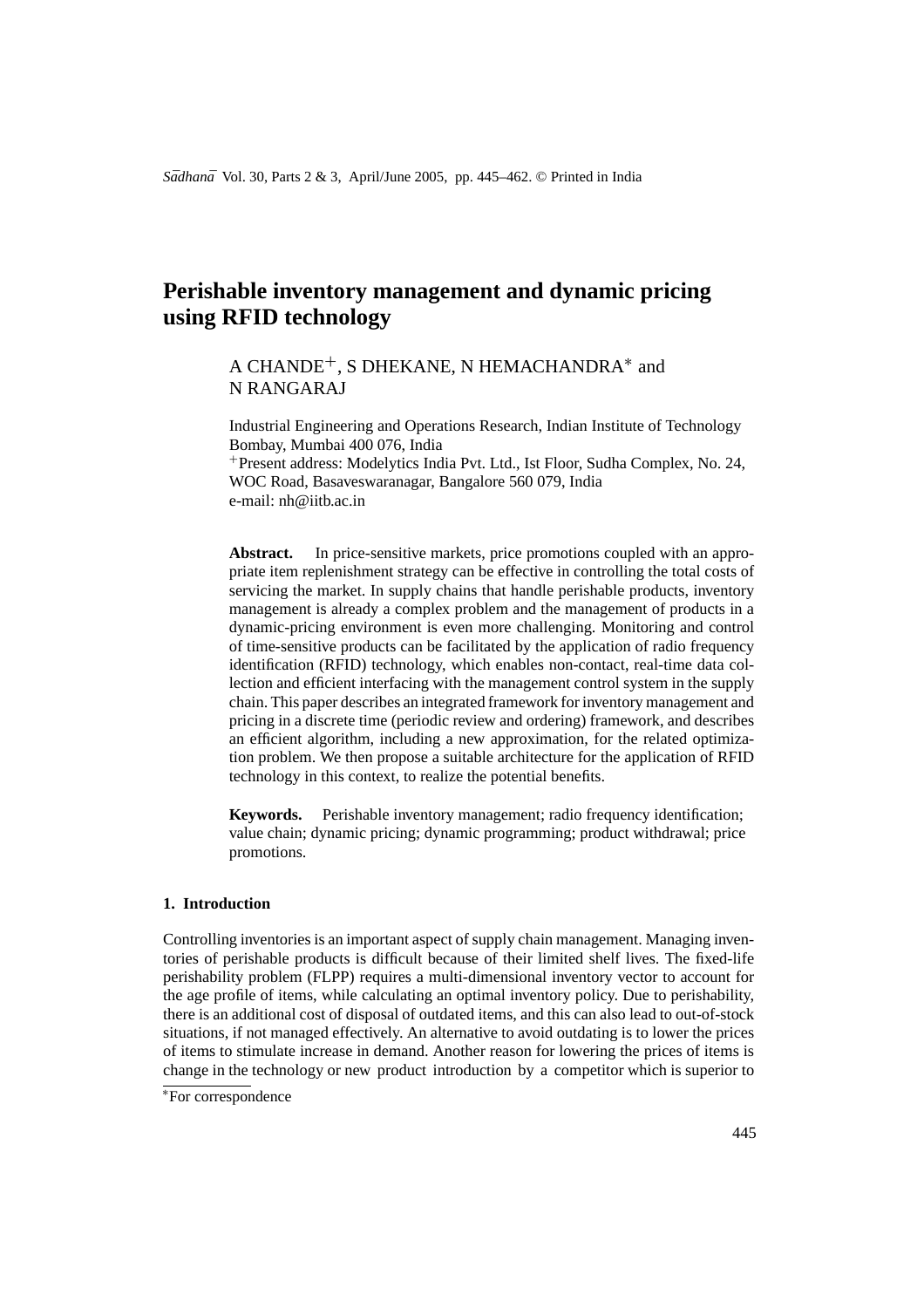an existing product. This is needed to ensure that the manufacturer does not incur loss due to deterioration of the items or due to its withdrawal from the market. Price promotion is known to be an effective tool where there is demand elasticity (Lilien *et al* 1999).

The problem considered here is the following: in every period, whether to promote the price or not and to determine the optimal ordering quantity. The product considered is a perishable one, which has to be withdrawn from the market after a finite horizon. The various costs considered are ordering cost, holding cost, shortage cost and cost of deterioration. If there is price promotion, there is a fixed cost of promotion in each period. It is assumed that once a product is promoted, it will remain promoted till the end of the horizon. Based on the elasticity of the demand, we assume some demand distribution for the price promoted situation, as also a demand distribution for the normal case without price promotion. Many variant scenarios can be modelled in our framework, in addition to the one just described.

Our algorithm for the control of inventories relies on monitoring of the age-wise profile of inventory in every period. This is now possible, realistically speaking, with the introduction of RFID technology, as we discuss below. Computationally speaking, this results in a large state space that makes the dynamic programming formulation difficult to implement, especially in the stagewise optimization step. This is addressed by a new approximation where we collapse some inventory vector components.

The availability of real-time data has a major influence on the optimal ordering quantity and the optimal time of promotion decision. An information system, viewed from an infrastructural and managerial perspective, has various elements such as identification and collection of relevant data elements, communication and processing of the data at regular intervals etc. (Raghuram & Rangaraj 2003). RFID technology is an emerging trend in this field and is mainly used for product identification, collection and communication of relevant data. This paper considers an RFID-based methodology for inventory control of perishable products and price promotions. RFID technology requires very little or no handling of items and is therefore well suited for inventory control of perishable products. The technology also helps in updating the inventory status in real time without product movement, scanning or human involvement.

The paper is organized as follows. This section surveys the literature on perishable inventory control, and some models on price promotions. It also includes some relevant literature on RFID technology. The next section explains the background for inventory management in the context of perishable inventory along with the need for dynamic pricing. Section 3 explains the fixed-life perishability problem. Section 4 focuses on RFID systems and their impact on the value chain. In §5, an RFID-based architecture for managing perishable inventory and the associated pricing problem is described.

#### 1.1 *Literature review*

1.1a *Perishable inventory management:* The objective of perishable inventory management is to obtain optimum returns considering the useful life of the product. In the literature, inventory models have been formulated for perishable products subjected to the various demand conditions and life considerations. When the life of the product is just one period, the problem reduces to the well-known 'newsvendor' problem. When demand is random and product lifetime exceeds one period, determining ordering policies is difficult since various states of deterioration (or ages) of product must be known in each period; in short the state vector of inventory must include the age-wise profile. Goyal & Giri  $(2001)$  have surveyed the literature on problems of various types, to do with decaying, fixed-life and random life of items. Nahmias (1974) and Fries (1975) have analysed fixed-life perishable inventory problems under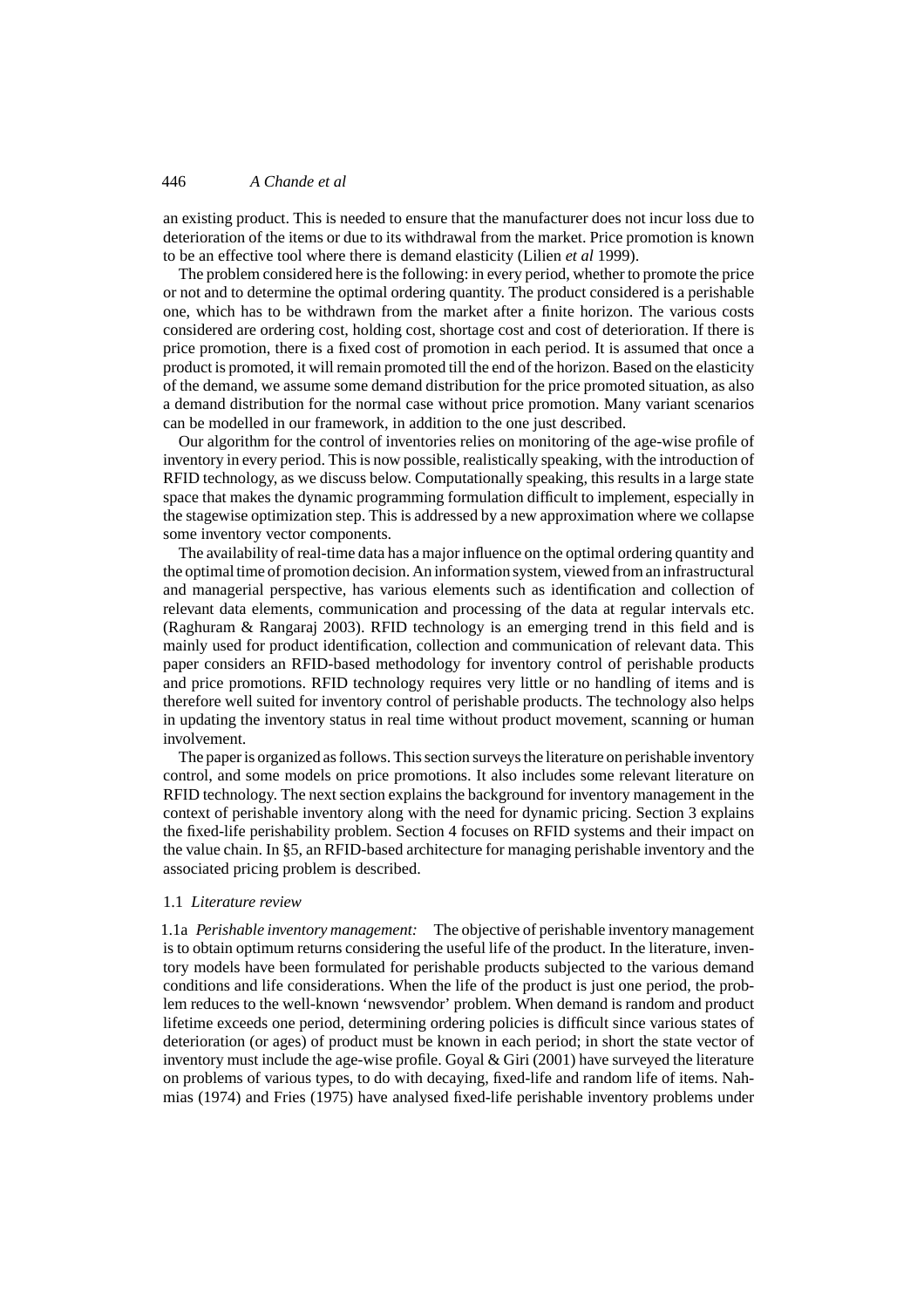various conditions. Weiss (1980) presents the problem in a continuous review framework, considering all costs concerned with ordering, holding, shortage, disposal, penalty and revenue in lost sales and backordering cases. For the lost sales case he identifies a continuous review  $(0, S)$  policy and for the backordering case a continuous review  $(s, S)$  policy in the case of linear shortage cost, as optimal policies.

Apart from determining optimal policies for ordering, the literature in this area has also addressed relevant marketing decisions based on consumer preferences. Abad (2003) considered the problem of dynamic pricing and lot-sizing for a reseller who sells perishable goods. Also the price of the product can be varied within the inventory cycle to take into account the age of the product and the value drop associated with it. Adachi *et al* (1999) in their paper propose a perishable inventory model with consideration of different selling prices of perishable commodities under stochastic demand. In their model, different lifetimes of perishable commodities are provided, and they considered the possibility of discriminating selling prices for products of different lifetimes.

In another model by Luo (1997), the impact of marketing strategies such as pricing and advertising, as well as backordering decisions on the profitability of the system is studied. The model aims at finding the optimal order quantity and order up to level where the demand is a function of advertisement and price elasticity. The method used to find the values is an exhaustive search procedure. The model shows that marketing decisions such as price and advertisement frequency had a significant impact on the profitability of the system.

Chiu (1995) formulated a continuous review perishable inventory model based on approximations for the expected outdating, the expected shortage quantity and the expected inventory level. He developed a  $(O, r)$  ordering policy under a positive order lead time when the objective function is minimization of the total expected average cost per unit time. Nahmias (1977, 1982) has formulated approximations for several complex stochastic inventory models. The approximations are formulated for both periodic as well as for continuous review of the inventory.

1.1b *RFID technology:* Bhaskar & Mahadevan (2004) have explained the applications of RFID technology to various fields including inventory management. RFID can be applied to collect information in various segments of the supply chain. Karkkainen (2002) explains how RFID technology affects the retail sector and the benefits of the deployment of the such technology across the supply chain. Implementation issues of RFID technology in the retail segment has been discussed by Yao & Carlson (1999). McFarlane *et al* (2003) show that automatic identification (Auto ID) technology is advantageous in the manufacturing sector also. Walmart, a retailing giant has already taken steps towards RFID technology by asking its major suppliers to adopt RFID for case and pallet-load shipments by January 20051. Hellstrom (2004) in his technical report analysed how and why various packaging logistics activities in retail supply chain would be affected by the application of RFID technology in the packaging.

### **2. Background for modelling**

#### 2.1 *Inventory control*

In our framework, inventory control refers to monitoring the availability of material, assigning it to demands that have arrived and placing orders for replenishment of the product. All

<sup>1</sup>Anon 2005 WalMart Begins RFID Rollout. *RFID J.* available at http://www.rfidjournal.com/article/articleview/926/1/1/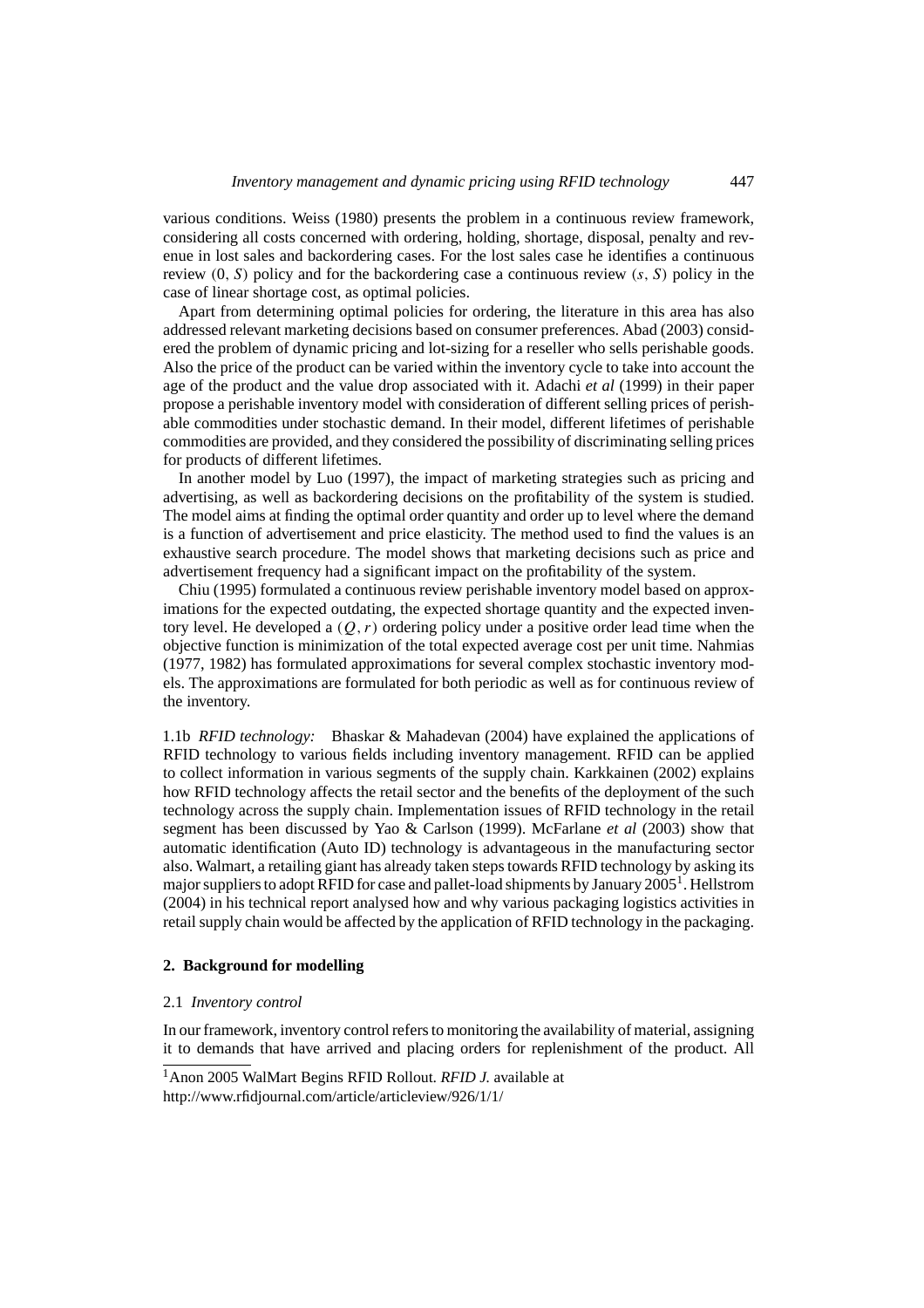these activities may not happen continuously, or even in all time epochs. Inventory control is employed in the context of "pull-based" or replenishment-based systems where the trigger for placing an order is the current inventory status which in turn is related to the demand for items in recent periods. Inventory is a major investment in most of the companies. It strongly influences the internal flexibility of the organization, e.g., by allowing production levels to change easily and by providing good delivery performance to the customers. Inventory costs include working capital and storage space costs as well as costs to do with obsolescence, deterioration and loss.

In recent years, attention in the manufacturing industry has concentrated on customer demand-driven systems. In retailing, inventory management attempts to provide high demands and high profits to the company as well as good services and fresh items to customers at low cost. Inventory models are commonly used to determine when and how much to order while optimizing the overall organizational goal, i.e., maximizing the net profit.

Our analysis refers to perishable as well as potentially obsolete products. Perishability refers to the decrease in value or usability of the product over time due to the inherent characteristics of the product. If the rate of deterioration is sufficiently low, its impact on the modelling of such inventory systems can be ignored. Perishable products due to their nature impose an additional constraint of shelf life in the modelling of such inventory systems. The maximum useful life of the product is the shelf life. An item can also be lost because of obsolescence. Obsolescence in our case, happens because of the introduction of new products, by the organization or its competitors. In fact, in the illustrative examples, the product is seen to have a stable market (as characterized by stationary demand), but is withdrawn by the organization for strategic reasons of staying technologically current.

### 2.2 *Dynamic pricing*

Dynamic pricing, in general, is the assignment of different prices to the items of the same product category, considering the individual characteristics or the changes of the product status. In this paper, for concreteness, a restricted type of dynamic pricing is considered, where a fixed promotional price can be introduced at the beginning of a period and once introduced, continues to the end of the horizon. This is done in the context of a finite horizon dynamic programming which involves withdrawing of the item at the end of a stipulated period.

A retailer faces the challenge of dealing with understocking and overstocking in the face of supply and demand uncertainties. Understocking of the items is generally more undesirable as there is loss of goodwill of the customer and also loss of future demands. Overstocking leads to some extra storage costs and perhaps obsolescence or disposal cost at the end of horizon. An alternative to avoid the disposal of items is to put older items on sale, with lowering of prices to induce demand.

Such a dynamic pricing system requires the identification, location, and precise ageprofiling of items. With traditional systems these processes are carried out manually and therefore are error-prone and time-consuming. RFID technology provides the required information in a dynamic manner. This would allow the retailer to dynamically adjust prices with respect to demands and stock levels and maximize the revenue. Dynamic pricing together with the internet and web-enabled applications has been used in airline industries. In retailing, RFID technology together with the internet can help real-time decision-making.

For products like food, perishability can be controlled to some extent by using sophisticated storage technologies, perhaps involving higher inventory-related costs. On the other hand for FMCG products, fashion goods and electronic items, the life of product depends on external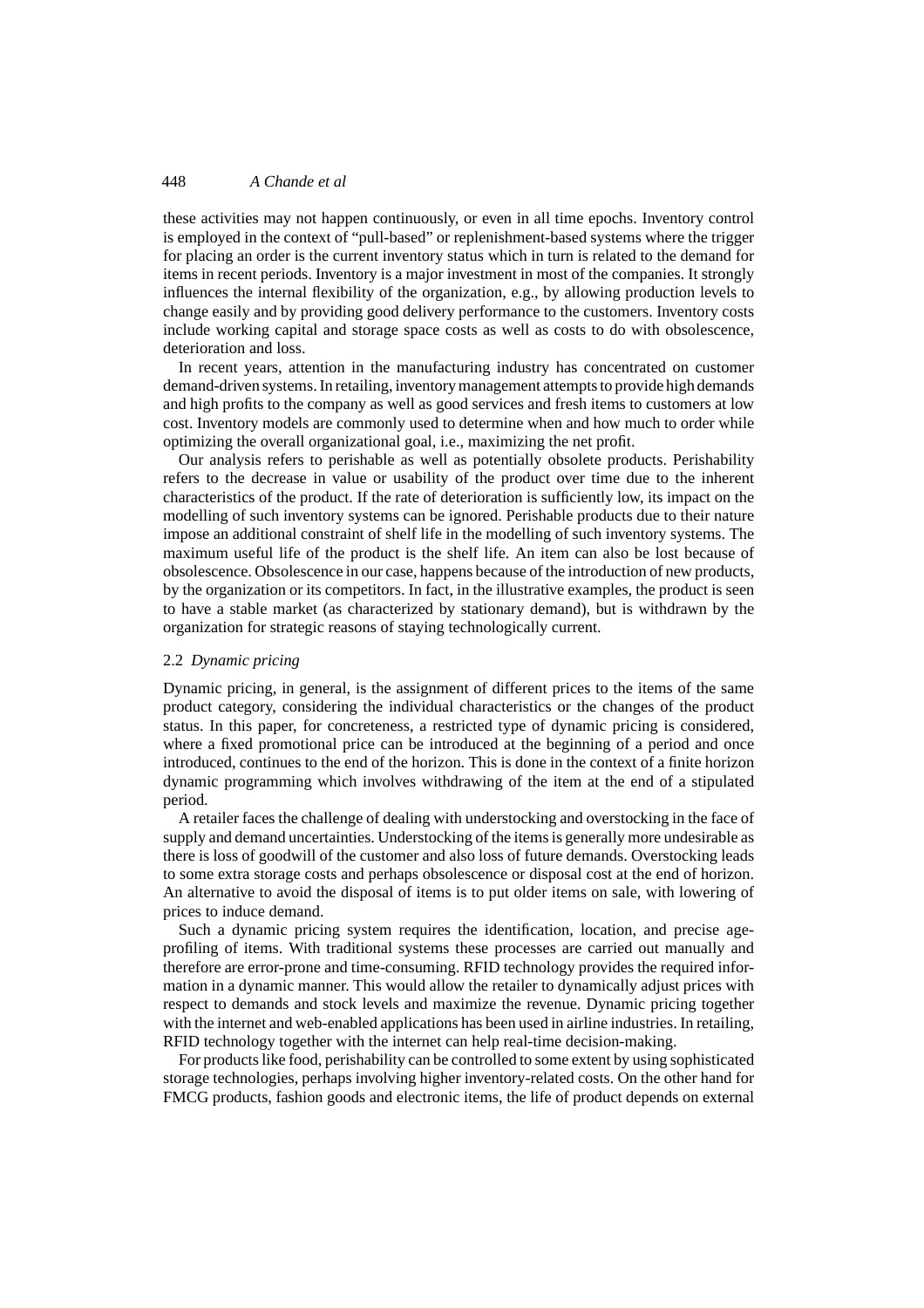factors such as technological advancement, new product introduction by competitor, seasonal changes etc. In some cases, the product is withdrawn from the market after some fixed time, such as seasonal goods e.g., toys, or as a strategy to remove old versions in order to promote newer versions of the product e.g., electronic items. We consider cases where there is a need to derive optimal policies which consider deterioration as well as obsolescence, with the option of price promotion. Promotion can also be achieved by advertising, price discounting, coupons, gift with purchase etc., which are in a sense equivalent to price promotion.

Dynamic pricing, by itself, is a topic of independent interest, and has been reviewed in a companion paper in this volume (Narahari *et al* 2005), in the context of e-business. This has a concise summary of different types of price differentiation, many examples of dynamic pricing and its connections with operational issues like inventory control in this context (e.g. Gallego  $\&$  van Ryzin 1994). Another related area where dynamic pricing is important is that of yield management, in industries like airlines (e.g. Feng & Gallego 1995). Here, the tradeoffs are of a different type, capturing capacity utilization (rather than inventory holding) versus shortage and obsolescence costs.

#### **3. Fixed-life perishability problem (FLPP) under price promotions**

The problem studied by Konda *et al* (2003) is the possible introduction of price promotion over a finite horizon, along with a periodwise ordering policy in the case of a perishable product with a fixed-life of  $L$  periods. The decision variables are (a) an indicator variable which indicates whether to price promote or not, and (b) the optimal ordering quantity in each period. We consider scenarios where once the product is promoted, it continues to be so till the end of the horizon. This is not, however, a crucial assumption in our framework, and other possibilities can be modelled easily. It is assumed that demand is fulfilled by the first-in-first-out (FIFO) rule, as this will reduce the number of units that will perish. All items up to their shelf life are assumed to be of equal value to the customer and will command the same price, when sold.

Let  $r(s_t, (a, y_t))$  be the one-period expected reward in the t<sup>th</sup> stage for the action  $(a, y_t)$ in state  $s_t$ ; we represent state  $s_t$  by  $(x_{1t}, x_{2t}, \ldots, x_{Lt})$  which is the inventory vector at the beginning of period t, where,  $x_{it}$  is the number of units in period t having remaining shelf life of i periods,  $i = 1, \ldots, L$  and  $t = 0, \ldots, N$ , where N is length of planning horizon. The value of a is either p (if promotion is offered) or n (if promotion is not offered). Let  $y_t$  be the ordering quantity in any period  $t$ . D denotes the maximum demand,  $u_{ta}$  the random variable of demand in period  $t$  with known distribution when decision a is made,  $I$  the maximum inventory and  $i<sub>t</sub>$ , the total inventory on hand at the beginning of period t, and  $i<sub>t</sub>$ , the initial inventory on-hand which is transferred from period  $t - 1$  to  $t$ . The fixed cost of promotion is  $K_a$  which is incurred in the periods in which the product is promoted.

The reward in each period  $r(\cdot, \cdot)$  takes into consideration the selling price of each item  $R_a$ , linear ordering cost of  $c$  per unit ordered, holding cost of  $h$  per unit time, shortage cost of s per unit short, and deterioration cost of  $b$  per unit. The one-period expected reward is given by

$$
r(s_t, (a, y_t)) = \sum_{k=0}^{D} [pr(u_{ta} = k) \{ G(a, y_t) - (h[i_t - k]^+)
$$

$$
- (b[x_{1t} - k]^+)] - K_a,
$$
 (1)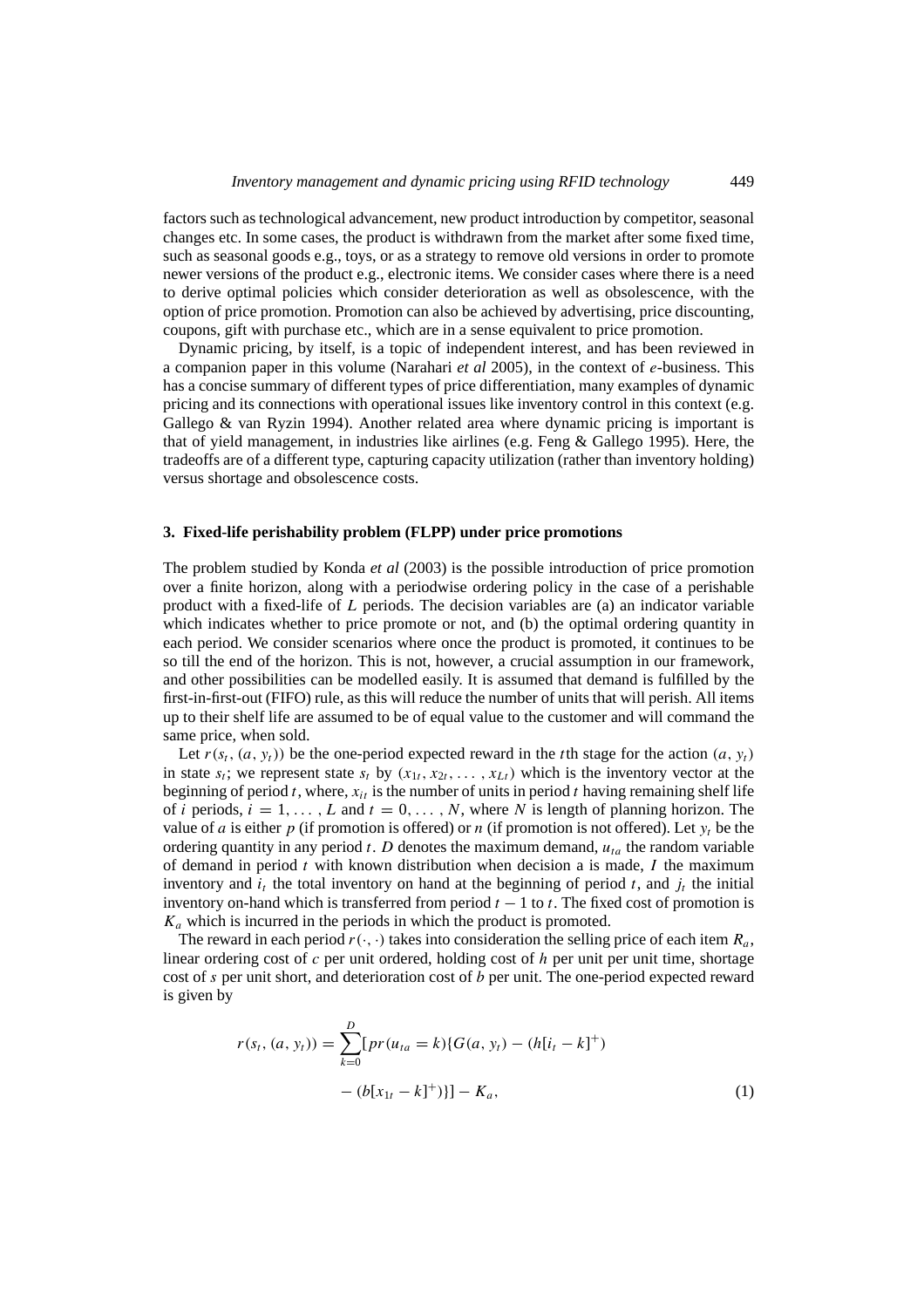for  $t = 0, 1, 2, \ldots, N - 1$ , where

$$
G(a, y_t) = \{ (R_a \cdot \min[k, i_t]) - (s[k - i_t]^+) - [y_t \cdot c] \},
$$
\n(2)

where  $[a]^{+} = \max(a, 0)$ .

Our objective here is to maximize total expected reward over the horizon. Let the maximum total expected reward from state  $s_t$  in period t till the end of horizon be  $Q_t^*(s_t)$ . We are interested in finding  $Q_0^*(s_0)$  for all initial states  $s_0$ . The optimal policies can be found by using the approach of backward induction (Puterman 1994; Bertsekas 1995). This framework of multi-stage dynamic programming is also called a Markov decision process (MDP). The optimal reward can be calculated by backward induction as follows.

The reward for the state  $s_N$  in the last period N, for any action  $(a, y_N)$  is

$$
Q_N^*(s_N) = \max_{a, y_N = 0, \dots, I-j_N} \left[ \sum_{k \in [0, D]} [pr(u_{Na} = k) \{ G(a, y_N) - [b[i_N - k]^+] \} ] \right].
$$
\n(3)

The maximum total expected reward in state  $s_t$ , from period t to the end of horizon is given by the following equation, where  $t = 0, 1, 2, \ldots, N - 1$ ,

$$
Q_t^*(s_t) = \max_{a, y_t = 0,..., I-j_t} \left\{ r_t(s_t, (a, y_t)) + \left[ \sum_{s_{t+1} \in S, k \in [0, D]} \left[ \frac{[pr(u_{ta} = k)]^*}{[Q_{t+1}^*(s_{t+1})]} \right] \right] \right\}.
$$
\n(4)

At the end of this procedure, we have an optimal Markov deterministic policy,  $\pi$  =  $\{(a_0, y_0), \ldots, (a_N, y_N)\}\)$ , which indicates the control (ordering and promotion) actions to be taken for the sequence of states that are visited. Here,  $s_{t+1}$  is the resulting state in period 't + 1',  $pr(u_{ta} = k)$  is the probability that demand in any period t is k, when action a is taken and S is the state space of the beginning inventory vectors. The second term of  $(4)$ gives maximum expected reward till the end of the horizon through period  $t + 1$ . Equations (3) and (4) are solved recursively (Puterman 1994; Bertsekas 1995) for a particular value of inventory vector, demand distribution and other cost parameters.

The following example (tables 1 and 2 ) is used for illustration. Consider a system with a product life of 4 periods, starting from a time where the length of the horizon is 6 periods (meaning that the product is withdrawn at that time). The demand distribution is given in table 1 (we notice that price promotion results in higher expected demand, in the example). Let cost per item be Rs. 80, shortage cost per item be Rs. 15, holding cost per item per period be Re. 1, deterioration cost per item be Rs. 80 and fixed cost of promotion be zero (the next example has a non-zero fixed cost). The selling cost of the item when promoted is taken to be Rs. 96 and when not promoted is taken to be Rs. 120.

**Table 1.** Probability distribution of demand in every period.

| Demand units |      |       |     |     |       |     |
|--------------|------|-------|-----|-----|-------|-----|
| Promoted     | 0.05 | 0.05  | 0.3 | 0.4 | (0.1) | 0.1 |
| Not promoted | 0.1  | (0.1) | 0.5 | 0.1 | 0.1   | 0.1 |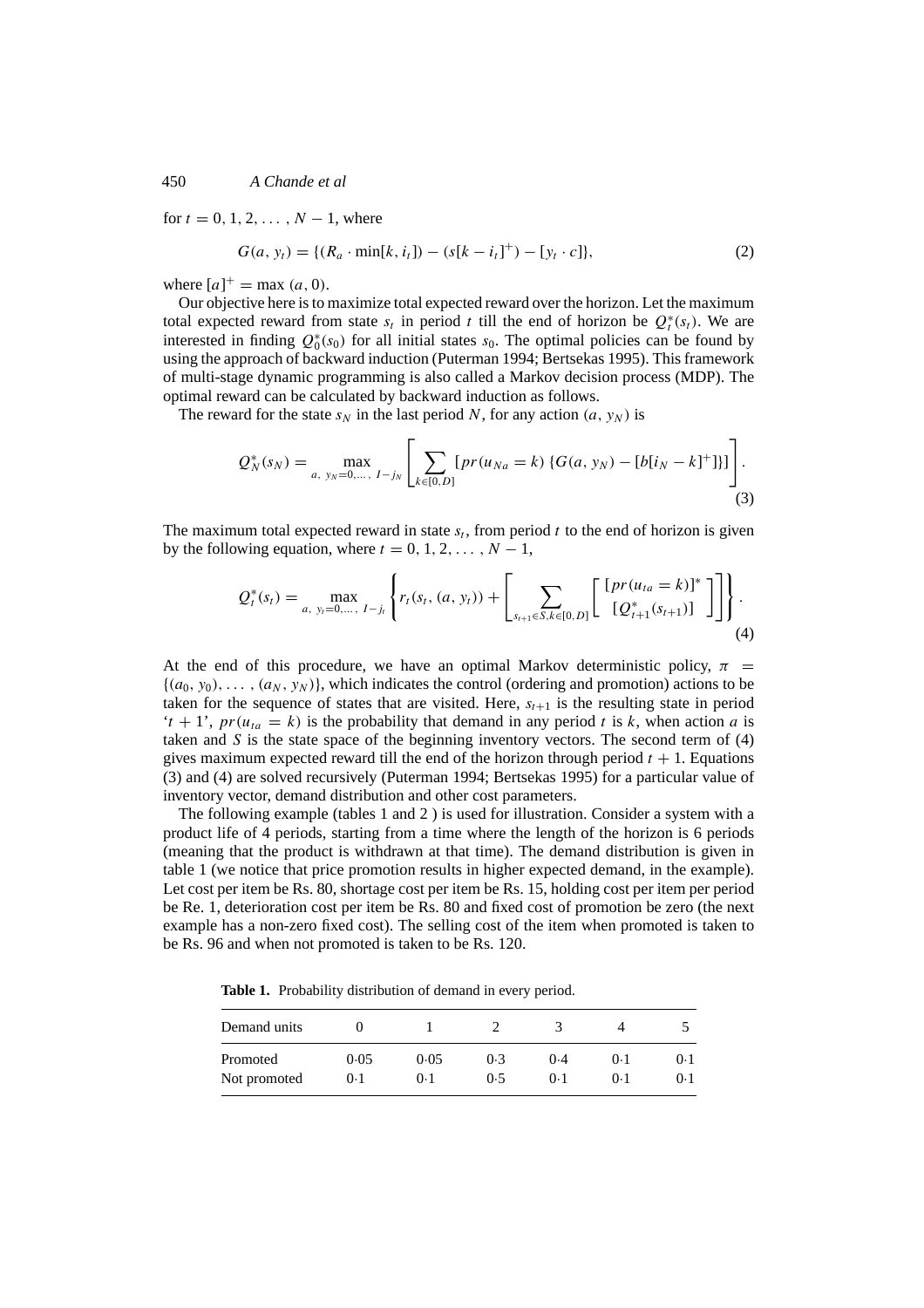|                  |       | Time period $t$ |       |       |       |       |  |  |  |  |
|------------------|-------|-----------------|-------|-------|-------|-------|--|--|--|--|
| Inventory vector |       | $\mathfrak{D}$  | 3     | 4     | 5     | 6     |  |  |  |  |
| 2000             | $N-3$ | $N-3$           | $N-3$ | $N-3$ | $N-2$ | $N-0$ |  |  |  |  |
| 3000             | $N-2$ | $N-2$           | $N-2$ | $N-2$ | $P-2$ | $P-0$ |  |  |  |  |
| 4000             | $N-1$ | $N-1$           | $N-1$ | $N-1$ | $P-1$ | $P-0$ |  |  |  |  |
| 5000             | $N-0$ | $N-0$           | $N-0$ | $N-0$ | $P-0$ | $P-0$ |  |  |  |  |
| 1110             | $N-2$ | $N-2$           | $N-2$ | $N-2$ | $N-0$ | $P-0$ |  |  |  |  |
| 3110             | $N-0$ | $N-0$           | $N-0$ | $N-0$ | $P-0$ | $P-0$ |  |  |  |  |

**Table 2.** A part of the lookup table for the actions suggested (promotion or otherwise and ordering quantity) for those states in which price promotion is not done till period  $t$ .

Table 2 gives some of the representative inventory vectors with their ordering quantity and promotional decision in the periods ranging from first (start of the horizon) to the sixth (end of the horizon). The inventory vector  $[3 1 1 0]$  for example, indicates three units of products with one period of life remaining, one unit each of product with two and three periods of life remaining and zero units with four units of period life remaining. Periods are represented row wise starting from first period of the horizon to the last period of the horizon. We use the following notation:

- P: Promotion and N: No promotion
- If the inventory status  $[3000]$  is encountered in the 4th period, the policy N-2 suggests "no promotion" and ordering of 2 units.

Recall our assumption that if in period  $t$  a price promotion is announced, then the product continues to be in promoted state for all the remaining periods till the end of the horizon. Table 3 gives a part of the lookup table for those states that might be encountered after price promotion.

#### 3.1 *An illustrative example with a sample path*

In this section, the path followed by the total inventory subjected to the variation of demand is explained with an example. Let,  $L = 4$ ,  $c = 40$ ,  $b = 20$ ,  $R_n = 70$ ,  $I = 6$ ,  $s = 15$ ,

|                        | Time period $t$ |   |  |  |  |  |  |  |
|------------------------|-----------------|---|--|--|--|--|--|--|
| Inventory vector $s_t$ |                 |   |  |  |  |  |  |  |
| 2000                   |                 | 3 |  |  |  |  |  |  |
| 3000                   |                 | 2 |  |  |  |  |  |  |
| 4000                   |                 |   |  |  |  |  |  |  |
| 5000                   |                 |   |  |  |  |  |  |  |
| 1110                   |                 |   |  |  |  |  |  |  |
| 3110                   |                 |   |  |  |  |  |  |  |

Table 3. A part of the lookup table for the action suggested (ordering quantity), assuming price promotion in the current period or earlier.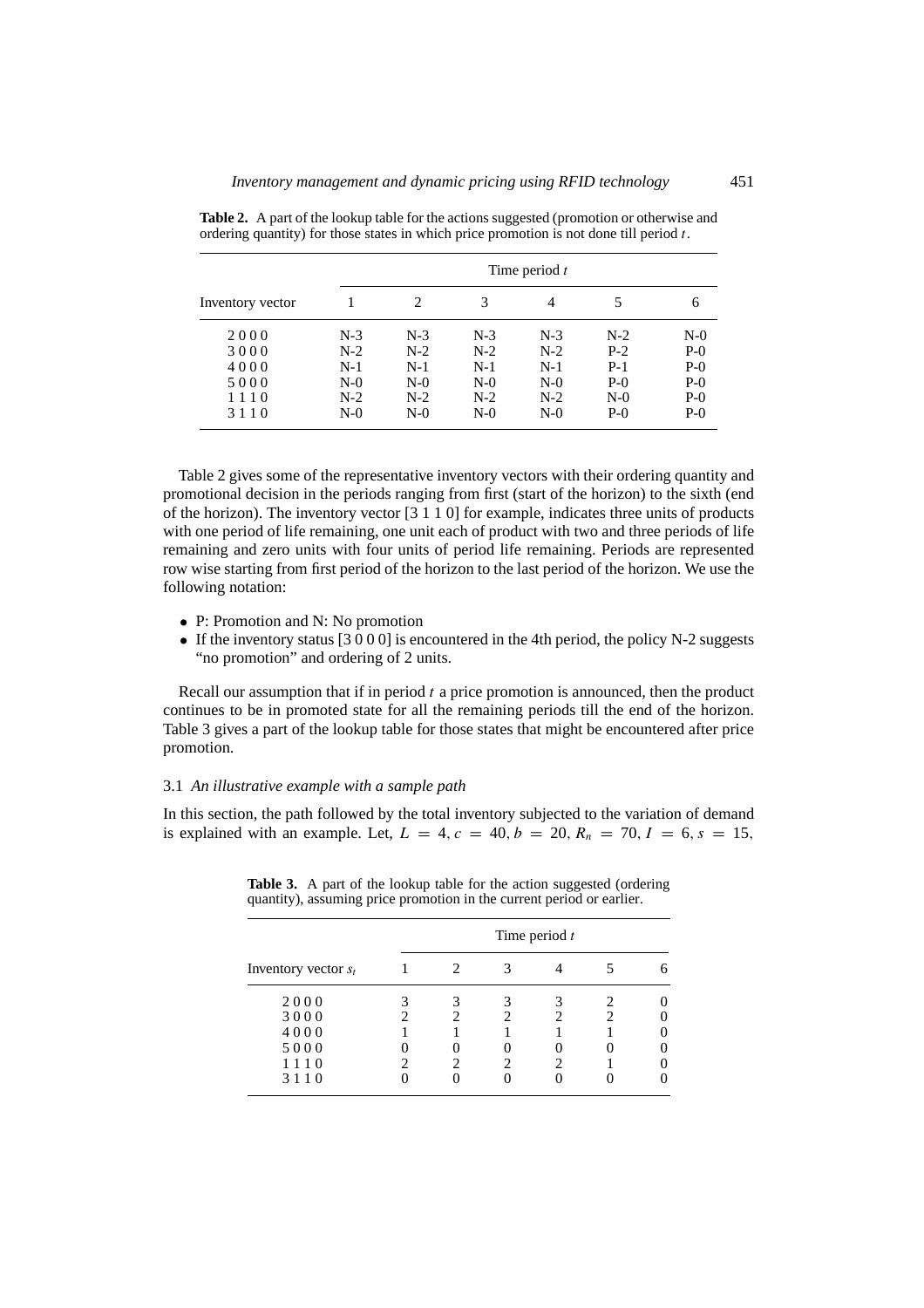| Demand units |         |       |     |     |     |     |     |
|--------------|---------|-------|-----|-----|-----|-----|-----|
| Promoted     | ( ) ( ) | $0-0$ | 0.0 | 0.2 | 0.2 | 0.4 | 0.2 |
| Not promoted | 0.2     | 0.2   | 0.4 | 0.2 | 0.0 | 0.0 | 0.0 |

**Table 4.** Probability distribution of demand in every period.

 $K_p = 20, N = 10, D = 6, h = 1, R_p = 54.3$ , the notation is the same as discussed in the earlier section. The demand distribution is as shown in table 4.

A typical sample path (representing the total inventory) is shown in figure B1 of appendix B along with the sequence of decisions for this sample path (table B1). In figure B1, as an example, the initial inventory vector in 4th period is [1 0 0 0] and the decision in 3rd period is not to promote. The optimal decision in the 4th period as read from table B1 is "not to promote" and to order 2 units. The demand vector from 4th to 9th period is (4 1 0 0 4 3), represented by  $\mu_i$ , where,  $i = 4, \ldots, 9$ . The state is represented by an inventory vector at the beginning of the period and promotional decision in that period; N for no promotion and P for promotion. For example, in 7th period the inventory vector is [0 2 1 0] and the decision is "not to promote". In the next period, the recommended decision is to promote and order 3 units.

#### 3.2 *Observations*

Some observations made are as follows (Konda *et al* 2003).

- For the same total inventory, the distribution of inventory of different ages influences the policy. Compare the optimal policies for the vector  $[3\ 0\ 0\ 0]$  and  $[1\ 1\ 1\ 0]$  in table 2. Broadly speaking, a position with relatively "fresh" inventory [1 1 1 0] suggests no price promotion, while an inventory position with a large amount of anticipated outdating [3 0 0 0] will suggest promotion. This is explored further by Chande *et al* (2004) by formulating the definition of adverse vectors as a way of ranking or ordering different state vectors.
- The results are sometimes counter intuitive, at least on the face of it, such as the policy, P-2 for [3 0 0 0], which suggests promotion as well as ordering. This is because of the fixed cost of promotion and, if the decision taken is to promote, then there is a trade-off on the expected higher profits from sale.
- Within a certain decision (say, no promotion), the order-up to level decreases as the number of periods to the end of horizon approaches. This tapering effect is well-known for non-perishable products.
- If at epoch t an inventory vector suggests promotion, then at any epoch  $k \geq t$  the same inventory vector also suggests promotion. This is because the risk of losing the inventory is more towards the end of the horizon.
- As expected, higher holding cost and higher deterioration cost tend to make the manufacturer announce price promotions. Higher shortage costs lead to increase in the replenishing quantities.

### 3.3 *An approximation algorithm*

In our model, the state space includes the age-wise profile of inventory. For longer life items, the size of the state space also increases and leads to the increased complexity of the model.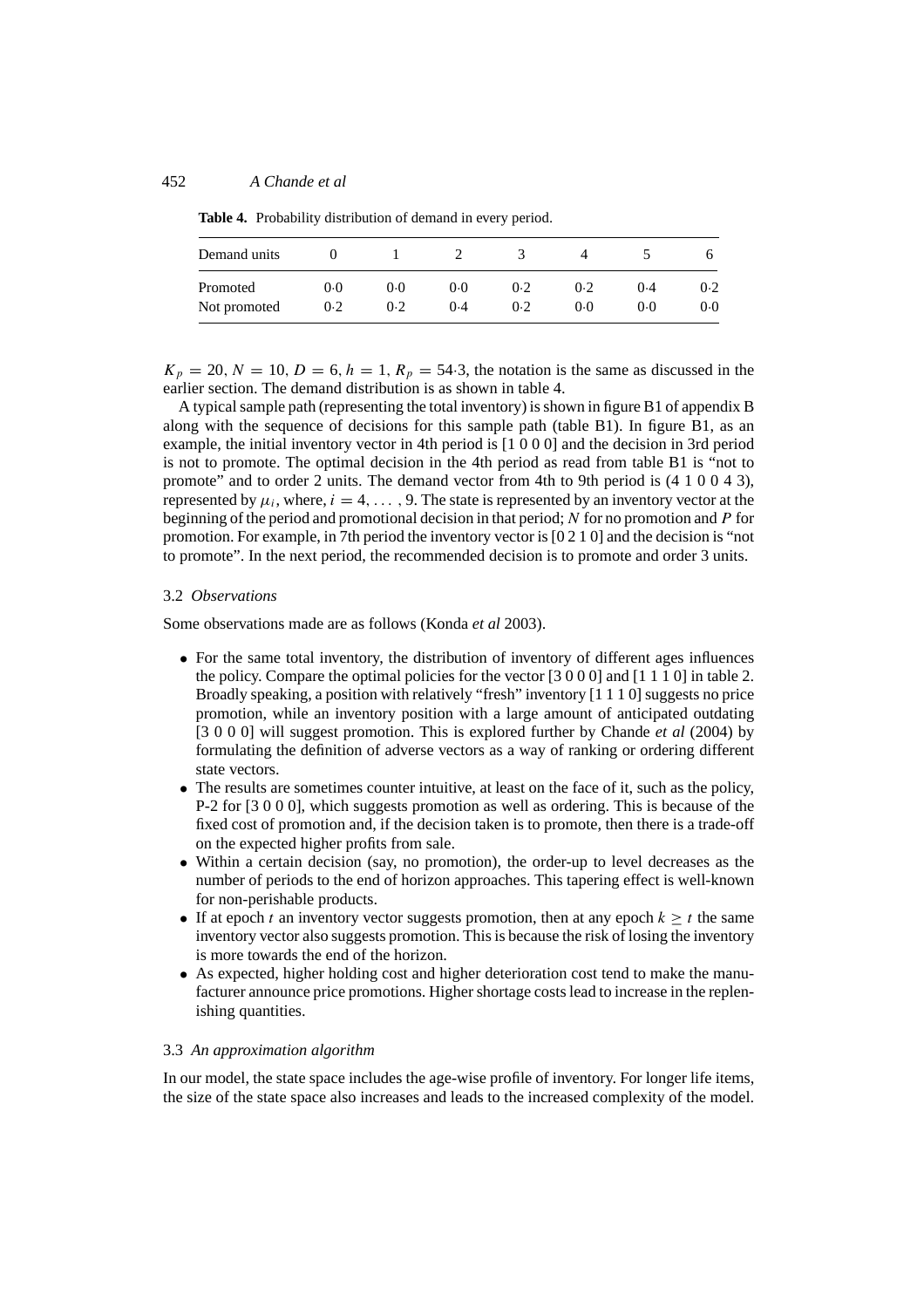| Actual<br>shelf life | Actual<br>Inv. vector | Approx.<br>shelf life | Approx.<br>Inv. vector | Avg. $%$<br>Error |
|----------------------|-----------------------|-----------------------|------------------------|-------------------|
|                      | (1, 2)                |                       | (1, 2)                 |                   |
| 3                    | (1, 1, 1)             |                       | (1, 2)                 | 2.172             |
| 4                    | (2, 0, 2, 1)          |                       | (2, 3)                 | 12.094            |
| 6                    | (2, 0, 0, 2, 0, 1)    |                       | (2, 3)                 | 12.525            |
| 4                    | (1, 0, 0, 1)          | 4                     | (1, 0, 0, 1)           |                   |
|                      | (0, 0, 0, 1, 2)       |                       | (0, 0, 0, 3)           | 1.532             |
|                      | (0, 0, 0, 0, 0, 1, 2) |                       | (0, 0, 0, 3)           | 1.921             |

**Table 5.** Average percentage error for different reduced shelf lives.

A key observation is that the optimal ordering quantity is more sensitive to changes in the older inventory than in the newer inventory. This is the basis for an approximation to the state space that we discuss below.

In an extension to Konda's work, Chande *et al* (2004) have shown that the expected reward function is concave in ordering quantity for any fixed beginning inventory vector in any fixed period and that then a base stock policy is optimal. They propose an approximation to the problem whereby a dynamic program of reduced dimension is formulated. Here, the state space of inventory vectors representing inventory of various ages (say L, the life of the product), is represented by an inventory vector of smaller dimension (say  $r$ ). The last component of the vector contains all items that are relatively fresh (i.e. which will not perish in next  $r - 1$ periods). This idea of grouping the fresher inventory is similar to the one used by Nahmias (1977). For example, the beginning inventory for six periods of life,  $(x_1, x_2, x_3, x_4, x_5, x_6)$ , can be approximated to  $(x_1, x_2, x_3, \sum_{i=4}^{6} x_i)$ . It is observed that a value of r equal to 4 gives a suitable approximation to higher life problems in most situations (see table 5).

Nahmias (1982) has also formulated other approximations for perishable products with fixed-life over a finite horizon. He has attempted to construct policies of the order-up-to type (critical number policies), which are based on the total inventory. To do this, he has approximated the expected outdating quantities as well as the related costs of outdating by a combination of upper and lower bounds, and eventually their arithmetic average. The inventory balance equations are also suitably approximated. This scheme seems to work well in the examples he reports.

We use the first type of approximation which works well in our context, and show that it holds even for the case of product promotion combined with inventory control.

The average percentage error is average taken over the next 10 periods of the percentage difference between the actual reward and reward after approximation. As seen from table 5, for 2 period shelf life approximation the average percentage error increases for longer life items. However, the approximation of 4 life periods works well for longer life items also. Even for the small example in §3, the approximation is useful because the size of the state space of inventory vectors is 252 if the shelf life is 5 periods, whereas it is 126 if the shelf life is approximated with a shelf life of 5 periods.

As can be seen from figure 1, the average percentage error for the approximation model is within 1% if we use a shelf life of 4 periods. The savings in computational time are significant, as the state space dimension reduces. The expected reward is over 10 periods for some particular starting inventory vector.

The following are some observations based on our approximation algorithm.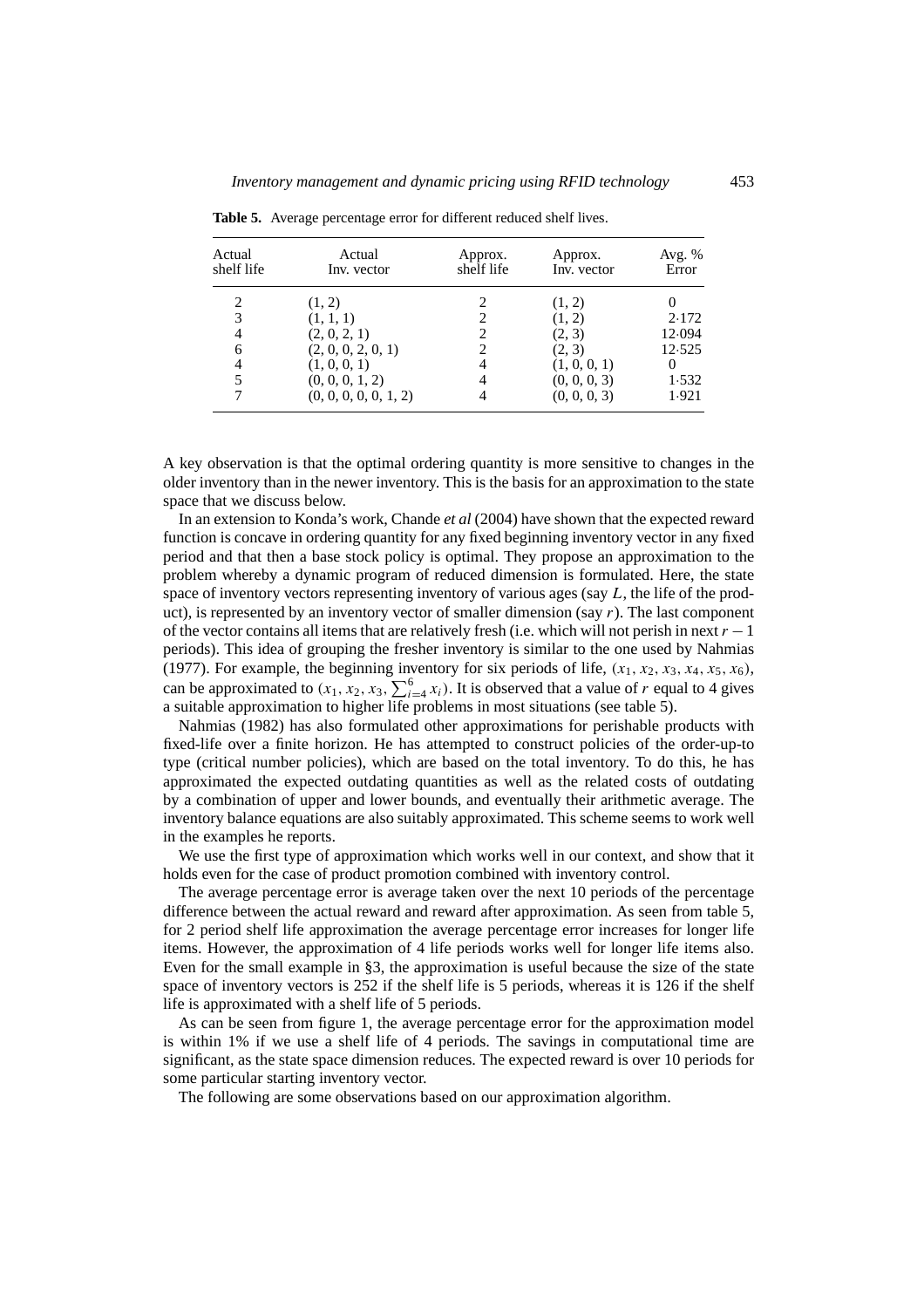

**Figure 1.** Percentage error in total expected reward for different shelf lives if a shelf life of 4 periods is used.

- The approximation is seen to be quite accurate for the total reward estimation, for unimodal demand distributions. However, even when the error in the reward term is higher, both the optimal ordering quantity as well as the promotion decision seem to be calculated correctly, in all our examples. Therefore, the approximation is quite robust in terms of the optimal policy.
- Deterioration with the approximated vector is an overestimation of the true value.
- Error in expected reward when using the approximation increases with increase in shelf life but the rate of increase in the error decreases. Error in approximation lies in the range of 0–4% for the per period reward.
- Distributions with low coefficient of variation give lesser error as compared to ones with higher coefficient of variation.
- In actual implementation, the entire age profile has to be updated in every period without collapsing the inventory states. The approximation is used in the optimization phase of the DP to reduce the search space, thereby reducing computational time significantly.

A detailed description of the approximation algorithm is given by Chande *et al* (2004). The above fixed-life perishability problem (FLPP) takes as input data, a variety of cost parameters such as holding cost, ordering cost, shortage cost, outdating cost and, in the case of price promotions, advertising cost and fixed cost of promotion. As usual, the inventory policy algorithm also requires the specification of the stock on hand at any point in time, and the demand distribution based on past data.

The next two sections present a schematic view of the potential for RFID technology in the context of perishable inventory management.

#### **4. RFID systems and their impact on the value chain**

The success of an enterprise applications depends on the availability of accurate information in the required format at the right time. The various tools used for the information collection are manual data collection, machine vision, bar coding technology, and RFID (radio frequency identification) technology (Mandal & Gunasekaran 2002). Each of these techniques has certain benefits and limitations as regards human intervention, labour, range of application, cost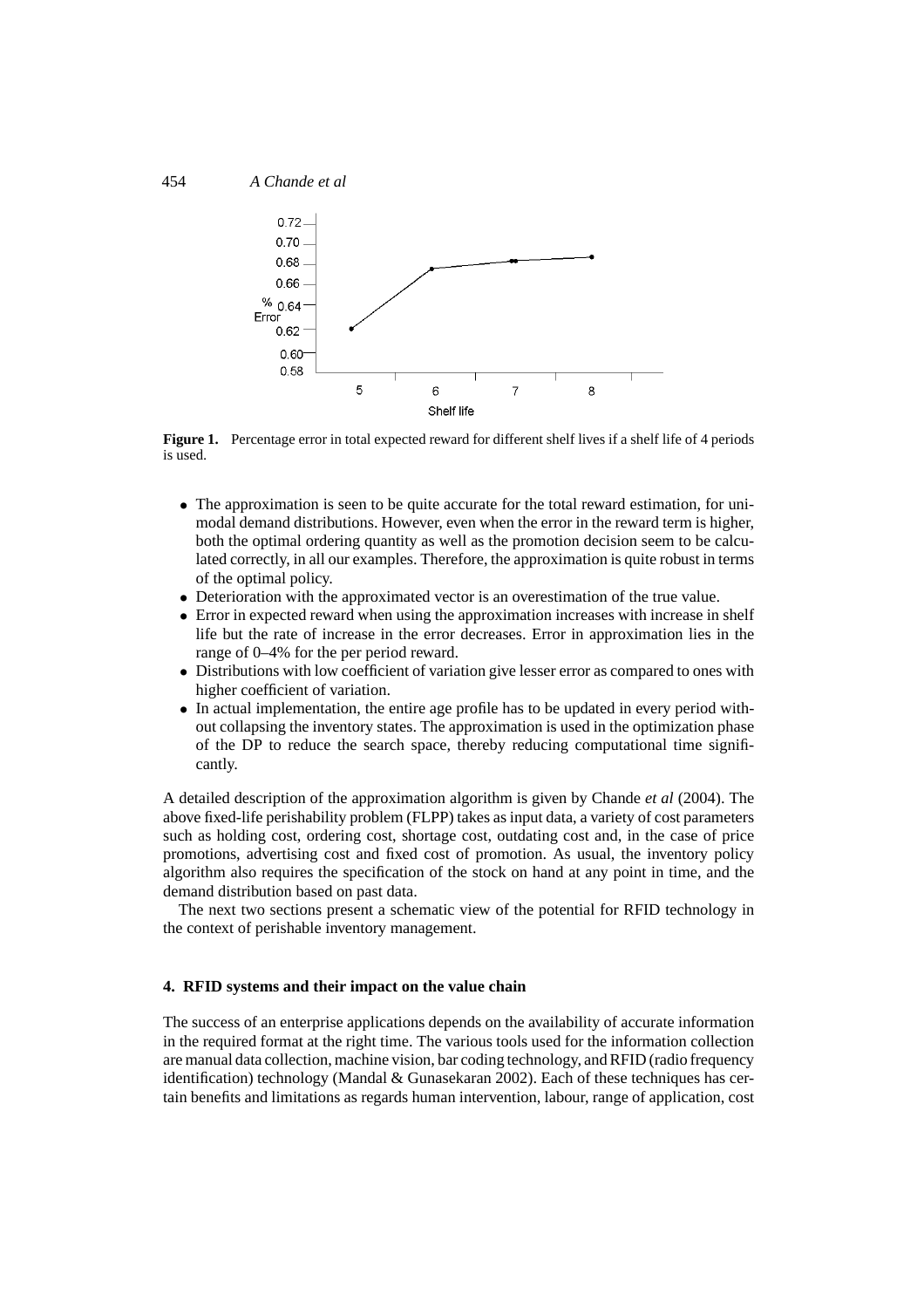and accuracy. Systems such as RFID are meant for the automated retrieval of the identity of objects while they move through the supply chain. Some technological and operational aspects of RFID technology are given in appendix A.

To varying extents, techniques prior to RFID are labour-intensive, expensive, error-prone and also unable to ensure that the information provided is up-to-date. In comparison with barcode systems that involve manual scanning and identify one object at a time, RFID systems use tags and readers that do not require line-of-sight for reading. Within the reading range of a wireless reading device, it is possible to automatically read hundreds of tags per second. The application of RFID technology may provide substantial efficiencies at operational level because of its ability to collect and consolidate real-time data. An RFID system overcomes some of the limitations of bar-code technology as well as those of other traditional systems and thus seems to be a reasonable option, more so with continuous research aimed at reducing the cost of such systems (Sarma *et al* 1999).

#### 4.1 *Impact on the value chain*

Many industries now use enterprise solutions such as supply chain management (SCM), enterprise resource planning (ERP) etc. These applications maintain data and their flow across the functional areas of the organization. The IT infrastructure of companies having integrated databases can be directly connected to RFID systems for data retrieval. Web-enabled applications such as information about product availability, variety, price etc. can qualitatively enhance customer service. Such applications require faster and quicker response from suppliers. RFID technology can be effectively used for such applications to dynamically update the information. It has been shown that enterprise applications, such as SAP or Warehouse Management System (WMS), can be configured and linked to other hardware devices, including an RFID system for direct and on-line collection of data for operational and management use (mandal & Gunasekaran 2002).

As shown in figure 2, the various segments of a typical supply chain are supplier, manufacturer, distributor, retailer and consumer (Raghuram & Rangaraj 2003). In a supply chain, data inputs include transactions associated with receiving of material, storage, location, picking, inspection and ordering. To manage the supply chain, one needs a total control of these activities, and this crucially depends on the real-time visibility of the activities at all the segments. The processing of data is relative to the movement of the product. The requirement is for the right amount of data at the right time, on real-time basis.

Although industries are using sophisticated enterprise applications, many of these have not been truly successful in managing complex supply networks. One basic reason for this is that they use traditional methods for information retrieval. Information collected by these methods lacks real-time visibility. RFID technology is one of the data collection techniques



Figure 2. Flow of goods in a supply chain.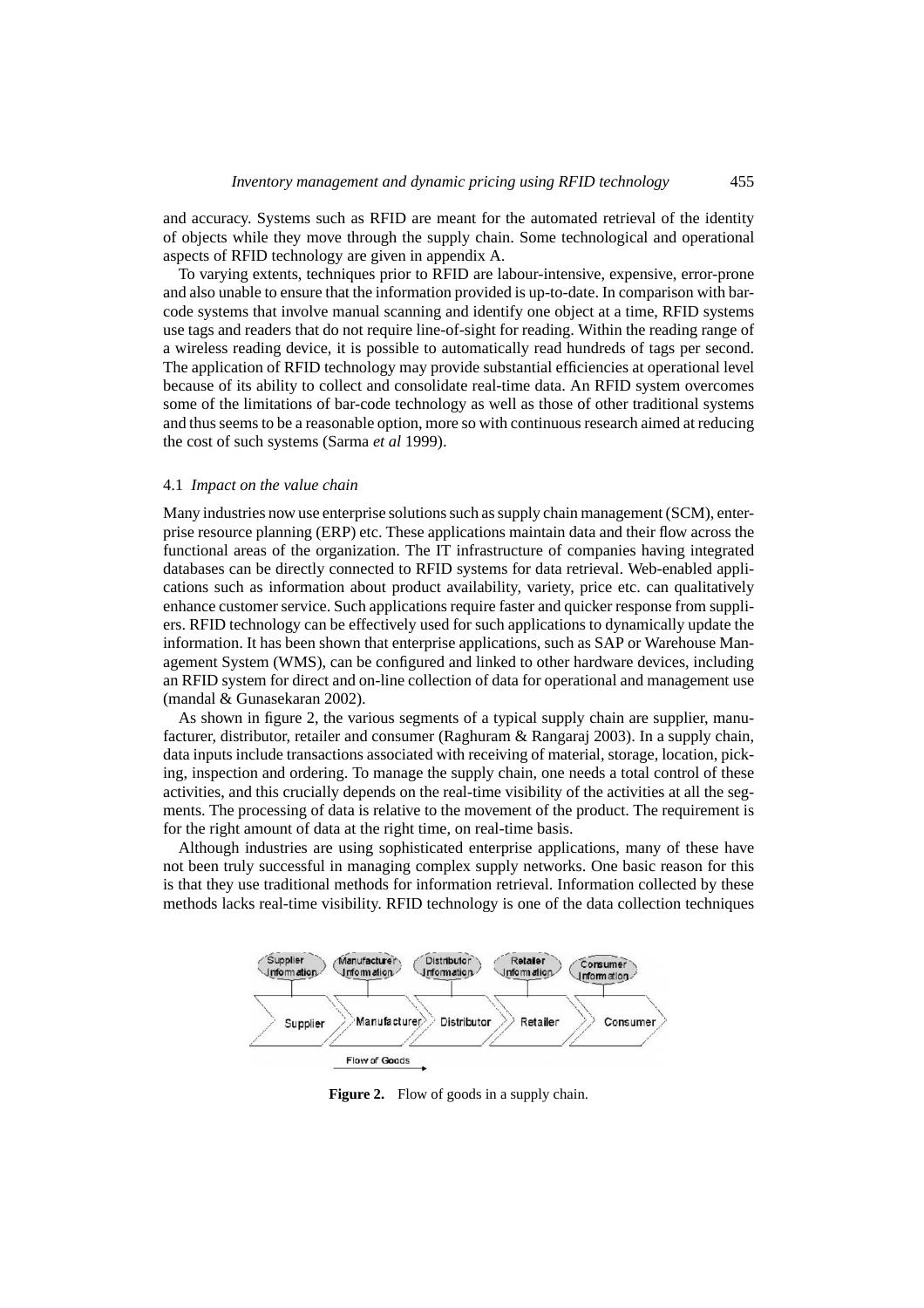capable of providing up-to-minute information of each segments of the supply chain. RFID technology, if deployed successfully in a supply chain, would be beneficial for each of its segments.

The benefits of using RFID technology for a manufacturer includes time and cost savings in assembling and dispatching of finished products because of the automation in receiving and tracking of parts. For a distributor/retailer, RFID technology gives a complete inventory profile of the store and this in turn helps in taking appropriate actions in case of low/excess inventories. Also by providing an age-wise profile of the inventory, it helps in usage of proper issuing policies, like FIFO and (occasionally) LIFO. With RFID technology it is also possible to track an item after selling; say, as a part of after-sales service or recycling.

Therefore, the real benefits of RFID deployment will follow only if RFID technology is properly integrated with existing information systems in the supply chain. In order to achieve these benefits from RFID deployment, companies must tie in RFID data tightly with enterprise applications.

# **5. Perishable inventory management with RFID technology**

Inventory control requires keeping track of the products to determine the demand and decide various control parameters, (such as the ordering quantity and the promotion decision in our case). Effective inventory management depends upon the effective use of data in the organization's information system.

With RFID technology, inventory can be updated in real-time without product movement, scanning or human intervention. A fully automated system allows the inventory status to be determined automatically and can be used to monitor product levels at pre-defined intervals. In a replenishment-based system, whenever the total inventory drops below a certain level, the system could place an automatic order, either at the warehouse or manufacturing stage in the supply chain.

On the retailing side, RFID at the point of sale can be used to monitor demand trends or to build a probabilistic pattern of demand and can be used in appropriate inventory planning models.

# 5.1 *An RFID-based architecture for management of perishable inventory*

It is clear that for the model discussed in §3 to work, the current state of system, comprising the age profile of inventory on hand and state of promotion decision, is needed. Also required is the current period of the planning horizon. In every period, the current profile of items and their age is required to derive an optimal inventory policy and marketing decisions such as pricing. A RFID-based support system for managing perishable inventory to implement inventory control and pricing decision is described below.

Typically, an RFID tag, apart from the manufacturer code and the product code, contains a serial number specific to each pallet or case or individual product, depending on the level of granular implementation of the tagging. In our proposed scheme, we assume that the RFID tag information can be processed to infer the date of manufacture. From this, and using the product information and the current clock time, the useful life of the product (in calendar time) and therefore the age profile of the total inventory at the appropriate location can be determined. The tag is alive till the product is sold at retailers or the product has deteriorated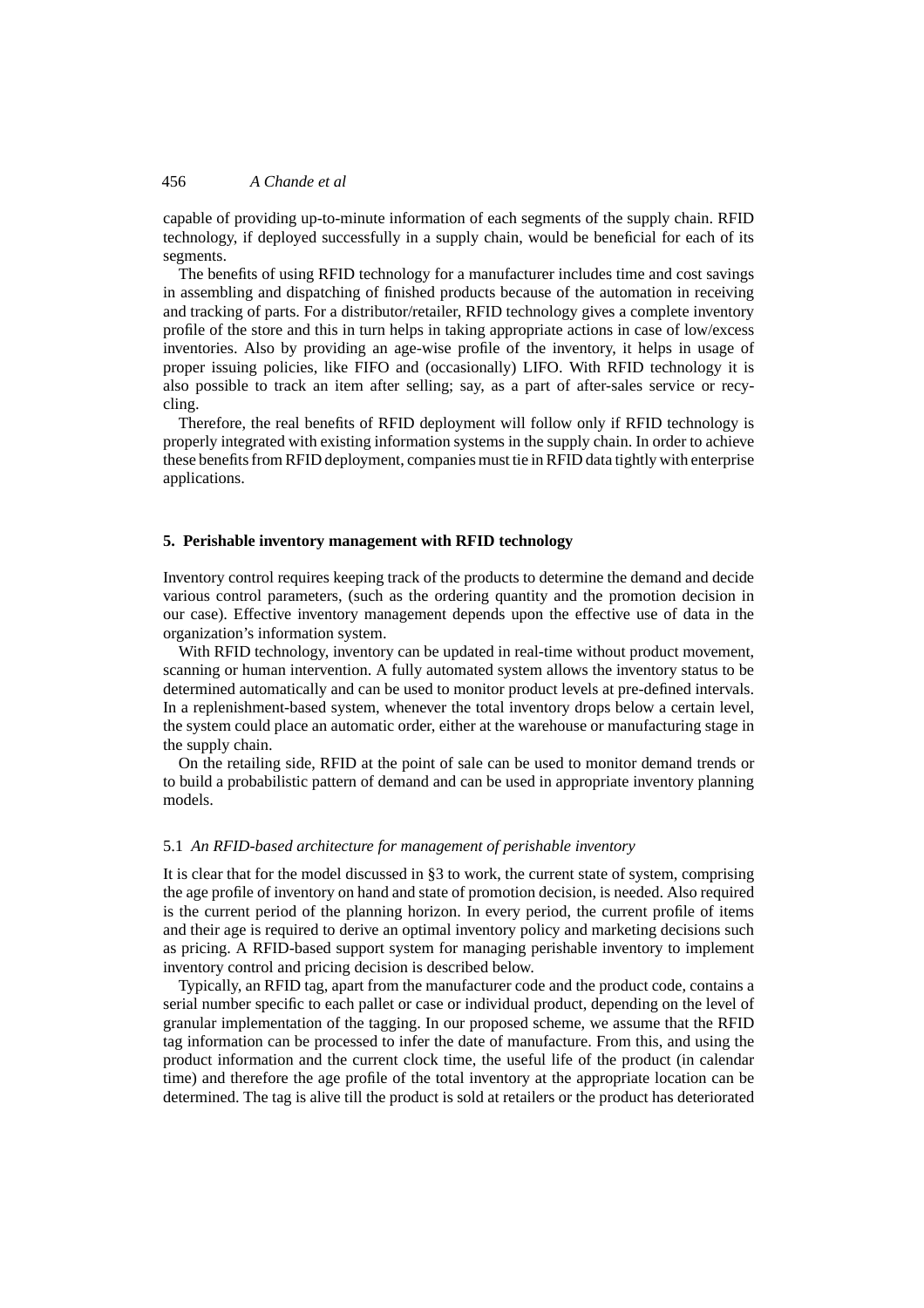

**Figure 3.** An RFID-based architecture for management of perishable inventory.

(end of the shelf life). The tag can then be deactivated or reused in case of reprogrammable tags.

Therefore, a key element in our implementation model is a central processor that collects the above information and computes the state of model  $(x_1, x_2, \ldots, x_L, a)$ . Such RFID-based systems having a central processor are described in Yao & Carlson (1999) in some detail. In the next step, this central processor uses either the algorithm described earlier, or approximation of it to decide the amount to order and the decision regarding promotion, if required.

A schematic diagram of a multi-stage version of this system is shown in figure 3. As shown in the figure, product availability at the supplier, manufacturer and distributor/retailer is available through a central processing system (or host computer). The major player of the supply chain is assumed to be the manufacturer in this architecture. Each product is individually identified along with its status. This data from all sources, i.e., from manufacturing warehouse and distributor/retailer warehouse (and product identification at supplier if necessary) is communicated by wireless transmission to the host computer through RFID units (not shown in the figure). The host computer or central processor can perform the operations based on the aggregated data and form the inventory vectors. These vectors can be then used to compute optimal delivery including ordering quantity and promotional decision. These decisions are then conveyed to respective supply chain partners suppliers or distributors through an ERP system.

As seen from figure 3, if RFID is deployed throughout the supply chain, the central processing unit could have data about product status from all the segments of the supply chain, for example, data collected from manufacturer may be regarding the age of the items and the manufacturing lot size and data collected from retailer may be PoS data. The data collected need to be processed before using into enterprise applications as per the input requirements of the applications. For example, in our case we need age-wise profile of inventory. Then the optimal decision parameters obtained from these decision support systems can be communicated to the respective player of the supply chain, for example, the optimal ordering quantity decision to supplier or to manufacturer, demand distribution, sales pattern or consumer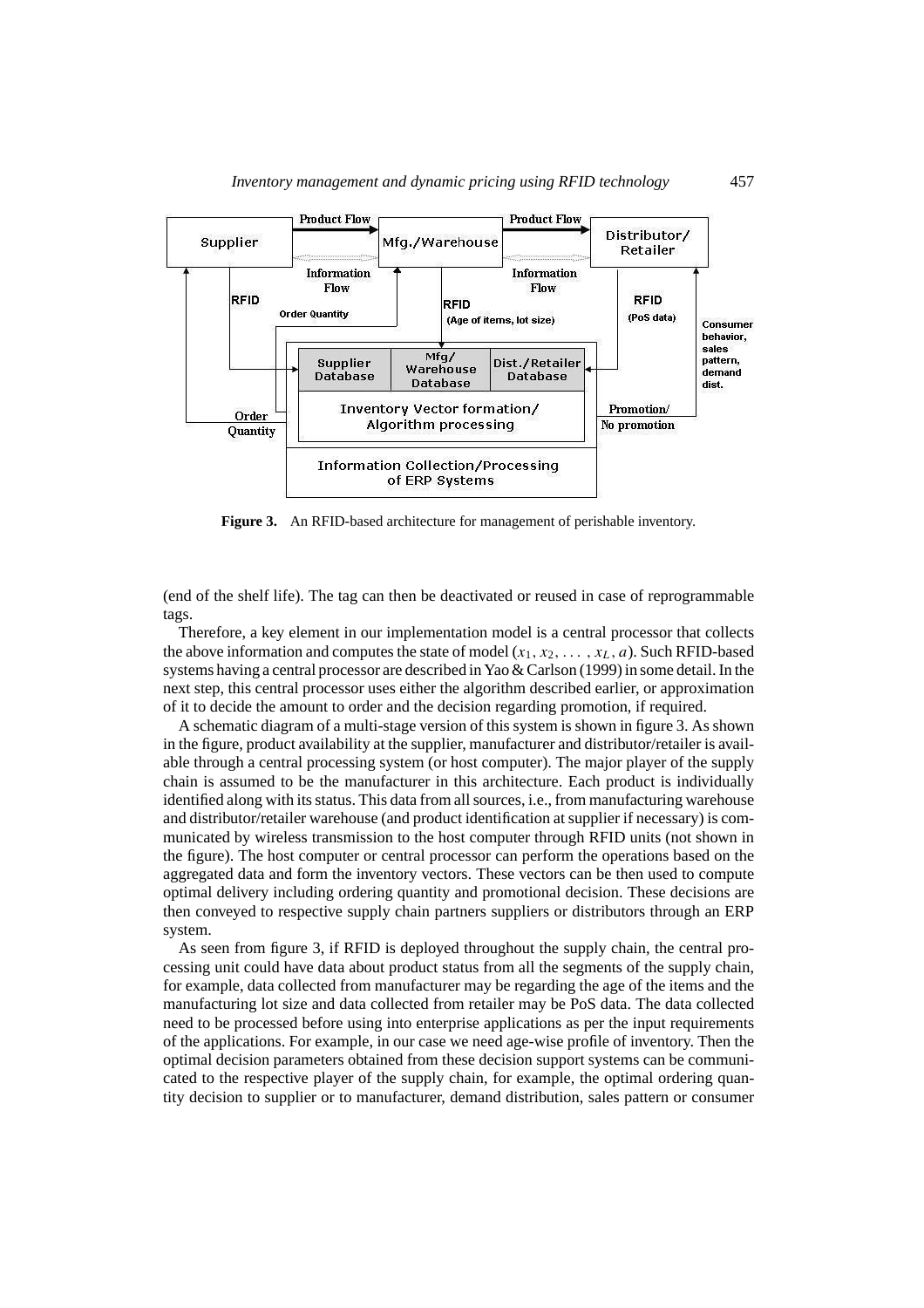behaviour to retailer, based on which he can take further action regarding promotions etc. Our model as of now proposes a single-stage model for inventory management and pricing, which makes most sense in the VMI (vendor managed inventory) setting, where the manufacturer is responsible for the inventory levels at the retail end and can also perhaps influence the price offered at the retailing side.

A functional viewpoint of information flow in supply chain is given by Raghuram & Rangaraj (2003). An information system has various functions such as data capture, display and organization including identification of relevant data elements and collection. Other important functions are communication and processing at regular intervals. With RFID technology, the first two functions can be performed effectively. Figure 3 shows the role of RFID technology in such an architecture *vis-a-vis* information collection, storage and processing. Perishable inventory management thus can be seen as a potentially viable field of application for the RFID technology.

# 5.2 *Issues in implementation of RFID*

RFID implementation depends on the cost of change to the new technology as well as the benefits accruing from exploiting some of the possibilities that the technology brings. In principle, RFID technology provides up-to-the-minute information, which creates opportunities to do things efficiently. RFID technology identifies hundreds of tags per second and collects a lot of information. Each of these identification data and event-related data needs to be filtered prior to use in a business application. Various software applications need to be modified and the IT infrastructure may need to be extended to support RFID operations. A new generation of interfacing tools is emerging in this area. Some of the RFID technology implementation issues that need to be considered are listed below.

- (1) *Cost*: Cost is a major factor which influences the decision to adopt RFID technology. Various costs involved in implementation of such technology are infrastructure cost, cost of training for personnel and operational cost. Cost of training is low as minimum or no human intervention is required. Operational cost depends upon cost of tag, process of attaching tag for identification and cost of operating RFID system. Out of these costs, cost of tags has a greater influence on the total cost of technology. Currently, passive tags are available at 15 cents per tag and these prices are diminishing with time; it is expected that cost per tag will decrease to about 1 cent by 2007.
- (2) *Level of identification*: It is important to decide the level of identification, as it not only affects efficiency but also the operational cost. There can be any of the three levels of identification for RFID tagging, i.e., item level, pallet level or case level. As of now, for many practical level applications, it is pallet-level tagging or case level that is being considered. While this may have implications on warehouse management and upstream applications, full-fledged applications on the retail side may be fully meaningful only with item level tagging. The level of identification also depends on the constraints on cost or any other manufacturing constraints. For example, in case of the raw material that is going to be processed or where the physical shape of the object is going to be changed, item level tagging is not relevant.
- (3) *Level of automation*: A company already having some level of automation for processing data will have an advantage; otherwise the initial cost of installation and training will be higher. For example, a company already having ERP systems can integrate the data from RFID at a lower cost.
- (4) *Integration*: RFID technology generates an enormous amount of data. The success of RFID implementation depends on the effective use of these data. When these data are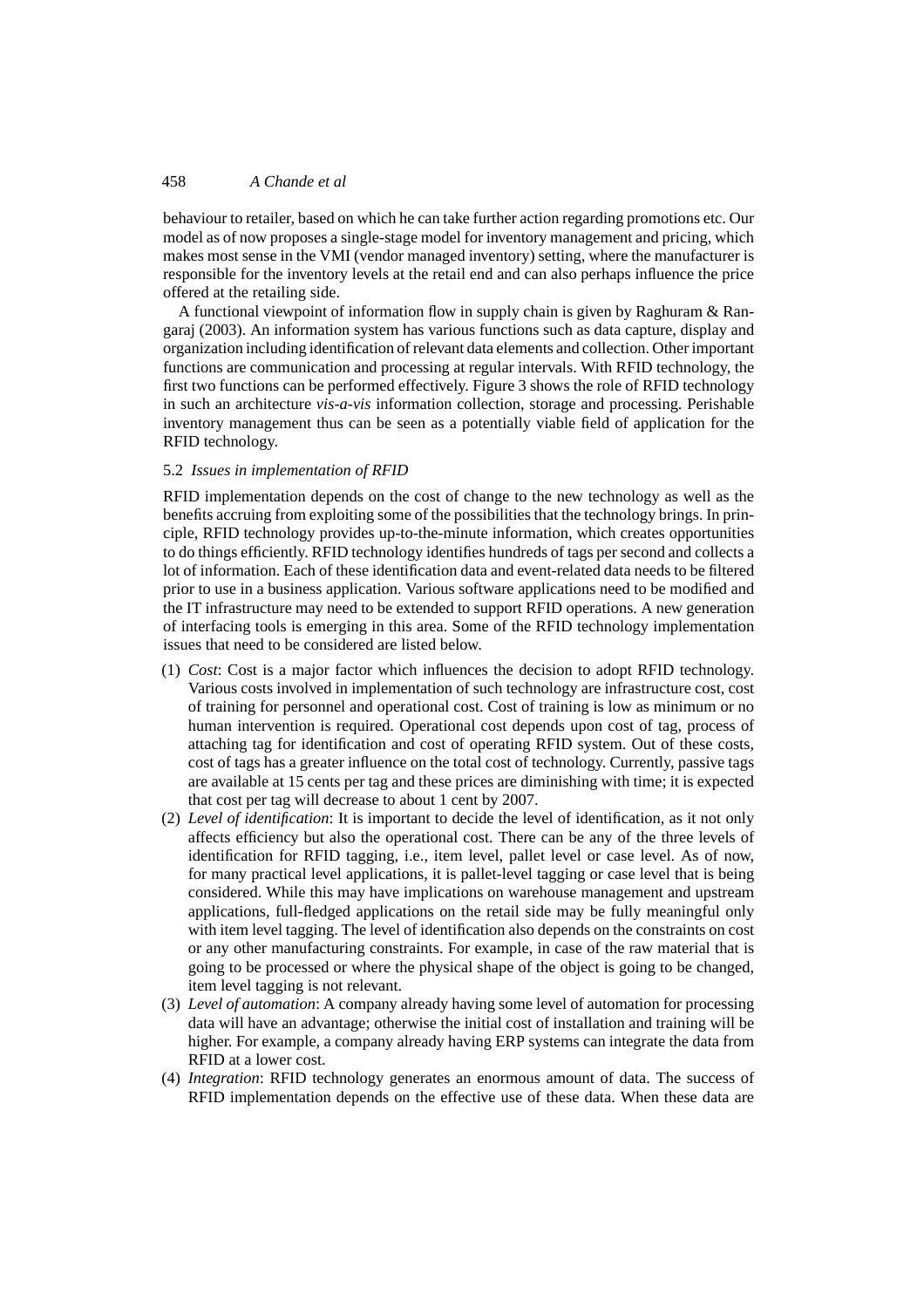generated for the first time, significant changes in the architecture of the existing systems are needed to use them. An important aspect of this is integration of the RFID system with other existing information systems.

- (5) *Tangible benefits*: As discussed in previous sections, for perishable items, the total inventory-related costs and consequences of shortages can be minimized. In general, service levels are expected to improve for a given inventory investment. In any particular instance, some of these benefits can be estimated in tangible terms.
- (6) *Intangible benefits*: Real-time data collection, improved service level, data transparency and reduced unaccounted assets are some of the intangible benefits that are difficult to quantify while implementing RFID technology. However, these are important considerations that need to be taken into account.

Apart from the issues mentioned above, there are issues like privacy of customers, as it may be possible to track the items after sale, and the emergence of RFID standards across industry segments, including technology solution providers (Hellstrom 2004).

# **6. Conclusion**

The proposed model for inventory control of perishable products makes it possible to determine optimal timing for discount offers and also optimal order quantity. An approximation model is proposed, which produces results close to optimal, while reducing the complexity of the model.

With the use of RFID technology, some interesting mathematical models for inventory management and pricing can be applied in practice. For example, in the timing of discount offers, if the age of all available items is known, then decisions regarding quantity to be ordered and promotions can be taken by use of this model. Most of the present literature does not give any mathematical basis to justify the use of RFID technology in particular applications. In order to successfully implement RFID technology, there is a need for development of measures and indicators which enable the inventory control system developer to be able to determine for a particular situation, (a) whether such development would be beneficial, and (b) when implemented, how the performance of the system compares to the performance without auto ID enhancements. Also, the implementation of such systems should be based on the long term goals of the organization, while keeping an eye on possible technological developments in these fields.

The work of AC and SD was supported by scholarships from the Government of India and also by a research grant from Patni Computer Systems Ltd. The authors thank the anonymous references for their helpful suggestions on the earlier version of the paper.

# **Appendix A. RFID technology**

A typical RFID system consists of mainly three components.

(1) *RF reader*: An RFID system consists of a reading device called tag reader. This reader communicates with tags via radio frequency. Then the reader communicates this information to the RF unit. Readers are available in various sizes and different operating frequencies. Reading range of a typical reader is about  $2700 \text{ m}^2$  of floor space.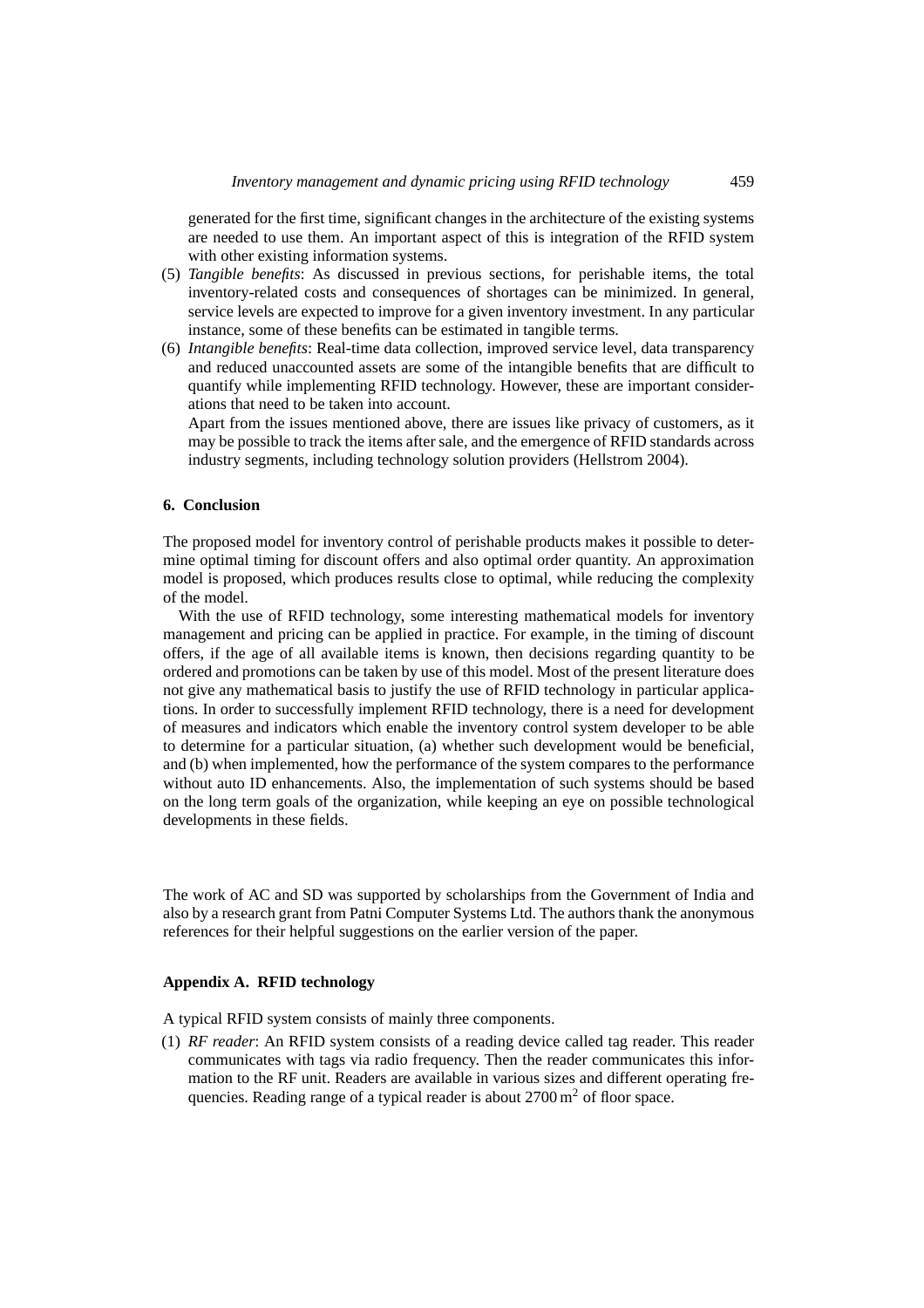- (2) *RF tags*: A typical RFID tag consists of a microchip and an antenna. The information about the object is stored on the microchip, while the antenna is used to communicate with the reader. Tags are attached to the objects that need to be tracked or identified. Tags could be either active (with power source) or passive (without power source) according to the capability of communicating data.
- (3) *RF unit*: The RF unit communicates with the individual tag reader via radio signals. It is connected to the host computer. It sends the information about the objects to the database of the host computer and the object status is updated.

### *Electronic product code (EPC):*

EPC is a standard for immediate and accurate identification of objects. EPC refers to an electronic identification number for each individual object (Sarma *et al* 1999). This code is embedded on a memory chip in a tag that utilizes radio frequencies to connect the object to a network. In turn, the tags communicate their EPC codes to tag readers located in plants, warehouses, and stores.

The following features can be identified with RFID used for product identification (Sarma *et al* 1999)

- (1) An RFID tag attached to a product with a microchip capable of storing (at least) an unique identification number and communicating this number via an RFID reader.
- (2) RFID readers and data processing system capable of collecting signals from multiple tags at high speed (100s per second) and of preprocessing this data in order to eliminate duplications and misreads.
- (3) One or more networked databases storing the information related to the product (basic product data, tracking history, processing instructions) whose entries are uniquely bound to the product identification number.

### **Appendix B.**

**Table B1.** Sequence of decisions for the sample path of figure 3.

|                                                                  | Time period |       |       |       |       |       |       |       |       |       |
|------------------------------------------------------------------|-------------|-------|-------|-------|-------|-------|-------|-------|-------|-------|
| Inv. vector                                                      | 1           | 2     | 3     | 4     | 5     | 6     | 7     | 8     | 9     | 10    |
| When state can be promoted or not promoted, i.e., $a \in (n, p)$ |             |       |       |       |       |       |       |       |       |       |
| 0.0.0.0                                                          | $N-3$       | $N-3$ | $N-3$ | $N-3$ | $N-3$ | $N-3$ | $N-3$ | $N-3$ | $N-3$ | $P-4$ |
| 0,0,2,0                                                          | $N-1$       | $N-1$ | $N-1$ | $N-1$ | $N-1$ | $N-1$ | $N-1$ | $N-1$ | $N-1$ | $P-2$ |
| 0,2,1,0                                                          | $N-0$       | $N-0$ | $N-0$ | $N-0$ | $N-0$ | $N-0$ | $N-0$ | $N-0$ | $N-0$ | $P-1$ |
| 1,0,0,0                                                          | $N-2$       | $N-2$ | $N-2$ | $N-2$ | $P-5$ | $P-5$ | $P-5$ | $P-5$ | $P-5$ | $P-3$ |
| When state can only be promoted, i.e., $a \in (p)$               |             |       |       |       |       |       |       |       |       |       |
| 0,2,1,0                                                          | $P-3$       | $P-3$ | $P-3$ | $P-3$ | $P-3$ | $P-3$ | $P-3$ | $P-3$ | $P-3$ | $P-1$ |
| 0,0,2,0                                                          | $P-4$       | $P-4$ | $P-4$ | $P-4$ | $P-4$ | $P-4$ | $P-4$ | $P-4$ | $P-4$ | $P-2$ |
| 0,0,3,0                                                          | $P-3$       | $P-3$ | $P-3$ | $P-3$ | $P-3$ | $P-3$ | $P-3$ | $P-3$ | $P-3$ | $P-1$ |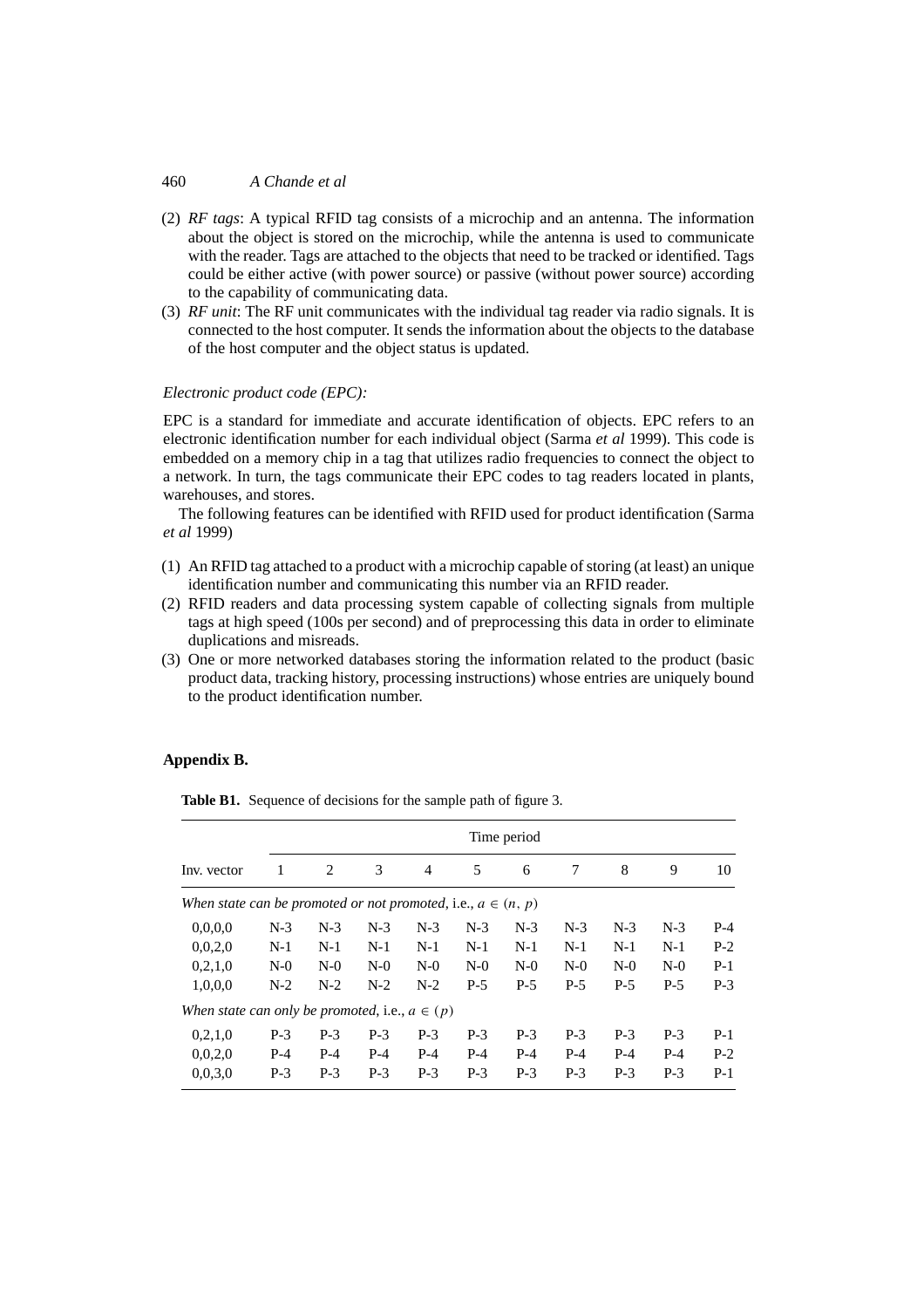

**Figure B1.** Sample path of total inventory

#### **References**

- Abad P 2003 Optimal pricing and lot-sizing under conditions of perishability, finite production and partial backordering and lost sales. *Eur. J. Oper. Res.* 144: 677–685
- Adachi Y, Nose T, Kuriyama S 1999 Optimal inventory control policy subject to different selling prices of perishable commodities. *Int. J. Product. Econ.* 60-61: 389–394
- Anon 2005 WalMart Begins RFID Rollout. *RFID J.* available at

http://www.rfidjournal.com/article/articleview/926/1/1/

- Barker J, Mahadevan A 2004 Silent commerce: An overview of the technology and its commercial applications in the supply chain, available at, http://www.it.bond.edu.au/publications/04TR/04- 01.pdf
- Bertsekas D 1995 *Dynamic programming and optimal control*. (Belmont, MA: Athena Scientific) vols. 1 & 2
- Chande A, Hemachandra N, Rangaraj N 2004 Fixed-life perishable inventory problem and approximation under price promotion. Technical Report, Industrial Engineering and Operations Research, Indian Institute of Technology Bombay, Mumbai
- Chiu H 1995 An approximation to the continuous review inventory model with perishable items and lead times. *Eur. J. Oper. Res.* 87: 93–108
- Feng Y, Gallego G 1995 Optimal starting times for end-of-season sales and optimal stopping times for promotional fares. *Manage. Sci.* 41: 1371–1391
- Fries B 1975 Optimal ordering policy for perishable commodity with fixed-lifetime. *Oper. Res.* 23: 46–61
- Gallego G, Van Ryzin G 1994 Optimal dynamic of inventorties with stochastic demand over finite horizons. *Manage. Sci.* 40: 999–1020
- Goyal S, Giri B 2001 Recent trends in modelling of deteriorating inventory. *Eur. J. Oper. Res.* 134: 1–16
- Hellstrom D 2004 Exploring the potential of using radio frequency identification technology in retail supply chain. Technical Report, Department of Design Sciences, Lund University, Sweden
- Karkkainen M 2002 RFID in the grocery supply chain a remedy for logistics problems or mere hype, available at http://www.ecracademics.org/partnership/pdf/award/KaerkkaeinenECRStudent Award2002-Bronze.pdf
- Konda C, Dave N, Hemachandra N, Rangaraj N 2003 Timing of discount offers for perishable inventories. In *Proceeding of Sixth Asia Pacific Operations Research Society* (eds) M R Rao, M C Puri (New Delhi: Allied Publishers)
- Lilien G, Kotler P, Moorthy S 1999 *Marketing models* (New Delhi: Prentice Hall of India)
- Luo W 1997 An integrated inventory system for perishable goods with backordering. *Comput. Ind. Eng.* 34: 685–693